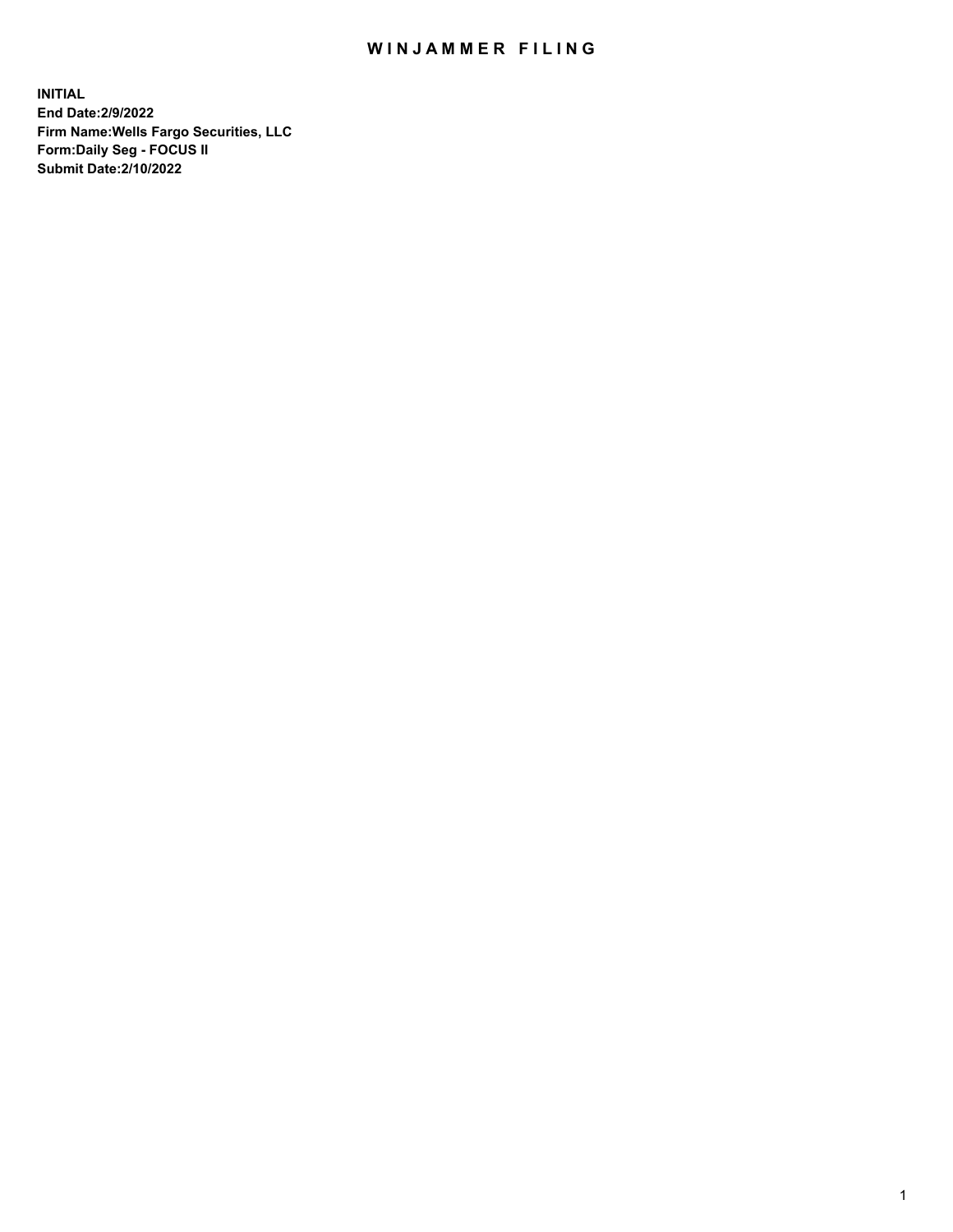**INITIAL End Date:2/9/2022 Firm Name:Wells Fargo Securities, LLC Form:Daily Seg - FOCUS II Submit Date:2/10/2022 Daily Segregation - Cover Page**

| Name of Company                                                                                                                                                                                                                                                                                                                | <b>Wells Fargo Securities LLC</b>                          |
|--------------------------------------------------------------------------------------------------------------------------------------------------------------------------------------------------------------------------------------------------------------------------------------------------------------------------------|------------------------------------------------------------|
| <b>Contact Name</b>                                                                                                                                                                                                                                                                                                            | <b>James Gnall</b>                                         |
| <b>Contact Phone Number</b>                                                                                                                                                                                                                                                                                                    | 917-699-6822                                               |
| <b>Contact Email Address</b>                                                                                                                                                                                                                                                                                                   | james.w.gnall@wellsfargo.com                               |
| FCM's Customer Segregated Funds Residual Interest Target (choose one):<br>a. Minimum dollar amount: ; or<br>b. Minimum percentage of customer segregated funds required:% ; or<br>c. Dollar amount range between: and; or<br>d. Percentage range of customer segregated funds required between:% and%.                         | 115,000,000<br><u>0</u><br>0 <sub>0</sub><br>00            |
| FCM's Customer Secured Amount Funds Residual Interest Target (choose one):<br>a. Minimum dollar amount: ; or<br>b. Minimum percentage of customer secured funds required:%; or<br>c. Dollar amount range between: and; or<br>d. Percentage range of customer secured funds required between:% and%.                            | 30,000,000<br><u>0</u><br>0 <sub>0</sub><br>0 <sub>0</sub> |
| FCM's Cleared Swaps Customer Collateral Residual Interest Target (choose one):<br>a. Minimum dollar amount: ; or<br>b. Minimum percentage of cleared swaps customer collateral required:% ; or<br>c. Dollar amount range between: and; or<br>d. Percentage range of cleared swaps customer collateral required between:% and%. | 355,000,000<br><u>0</u><br>00<br>00                        |

Attach supporting documents CH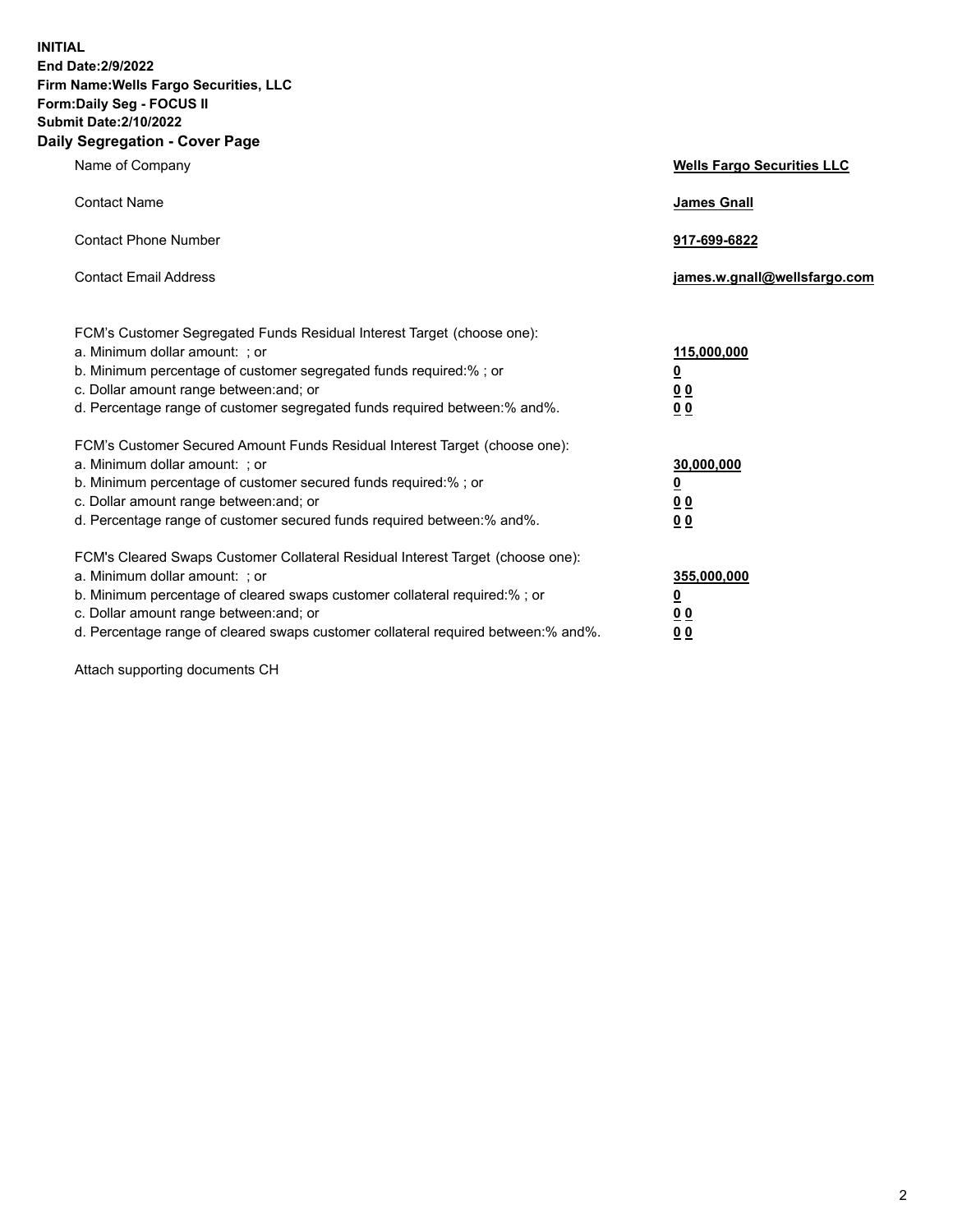**INITIAL End Date:2/9/2022 Firm Name:Wells Fargo Securities, LLC Form:Daily Seg - FOCUS II Submit Date:2/10/2022 Daily Segregation - Secured Amounts**

Foreign Futures and Foreign Options Secured Amounts Amount required to be set aside pursuant to law, rule or regulation of a foreign government or a rule of a self-regulatory organization authorized thereunder **0** [7305] 1. Net ledger balance - Foreign Futures and Foreign Option Trading - All Customers A. Cash **465,883,262** [7315] B. Securities (at market) **189,508,952** [7317] 2. Net unrealized profit (loss) in open futures contracts traded on a foreign board of trade **-74,076,156** [7325] 3. Exchange traded options a. Market value of open option contracts purchased on a foreign board of trade **3,174** [7335] b. Market value of open contracts granted (sold) on a foreign board of trade **0** [7337] 4. Net equity (deficit) (add lines 1. 2. and 3.) **581,319,232** [7345] 5. Account liquidating to a deficit and account with a debit balances - gross amount **1,137,044** [7351] Less: amount offset by customer owned securities **-834,654** [7352] **302,390** [7354] 6. Amount required to be set aside as the secured amount - Net Liquidating Equity Method (add lines 4 and 5) **581,621,622** [7355] 7. Greater of amount required to be set aside pursuant to foreign jurisdiction (above) or line 6. **581,621,622** [7360] FUNDS DEPOSITED IN SEPARATE REGULATION 30.7 ACCOUNTS 1. Cash in banks A. Banks located in the United States **216,731,185** [7500] B. Other banks qualified under Regulation 30.7 **3,918,565** [7520] **220,649,750** [7530] 2. Securities A. In safekeeping with banks located in the United States **127,752,617** [7540] B. In safekeeping with other banks qualified under Regulation 30.7 **0** [7560] **127,752,617** [7570] 3. Equities with registered futures commission merchants A. Cash **8,373,987** [7580] B. Securities **44,722,106** [7590] C. Unrealized gain (loss) on open futures contracts **36,276,153** [7600] D. Value of long option contracts **3,174** [7610] E. Value of short option contracts **0** [7615] **89,375,420** [7620] 4. Amounts held by clearing organizations of foreign boards of trade A. Cash **0** [7640] B. Securities **0** [7650] C. Amount due to (from) clearing organization - daily variation **0** [7660] D. Value of long option contracts **0** [7670] E. Value of short option contracts **0** [7675] **0** [7680] 5. Amounts held by members of foreign boards of trade A. Cash **270,176,083** [7700] B. Securities **207,173,396** [7710] C. Unrealized gain (loss) on open futures contracts **-225,588,778** [7720] D. Value of long option contracts **0** [7730] E. Value of short option contracts **0** [7735] **251,760,701** [7740] 6. Amounts with other depositories designated by a foreign board of trade **0** [7760] 7. Segregated funds on hand **0** [7765] 8. Total funds in separate section 30.7 accounts **689,538,488** [7770] 9. Excess (deficiency) Set Aside for Secured Amount (subtract line 7 Secured Statement Page 1 from Line 8) **107,916,866** [7380]

- 10. Management Target Amount for Excess funds in separate section 30.7 accounts **30,000,000** [7780]
- 11. Excess (deficiency) funds in separate 30.7 accounts over (under) Management Target **77,916,866** [7785]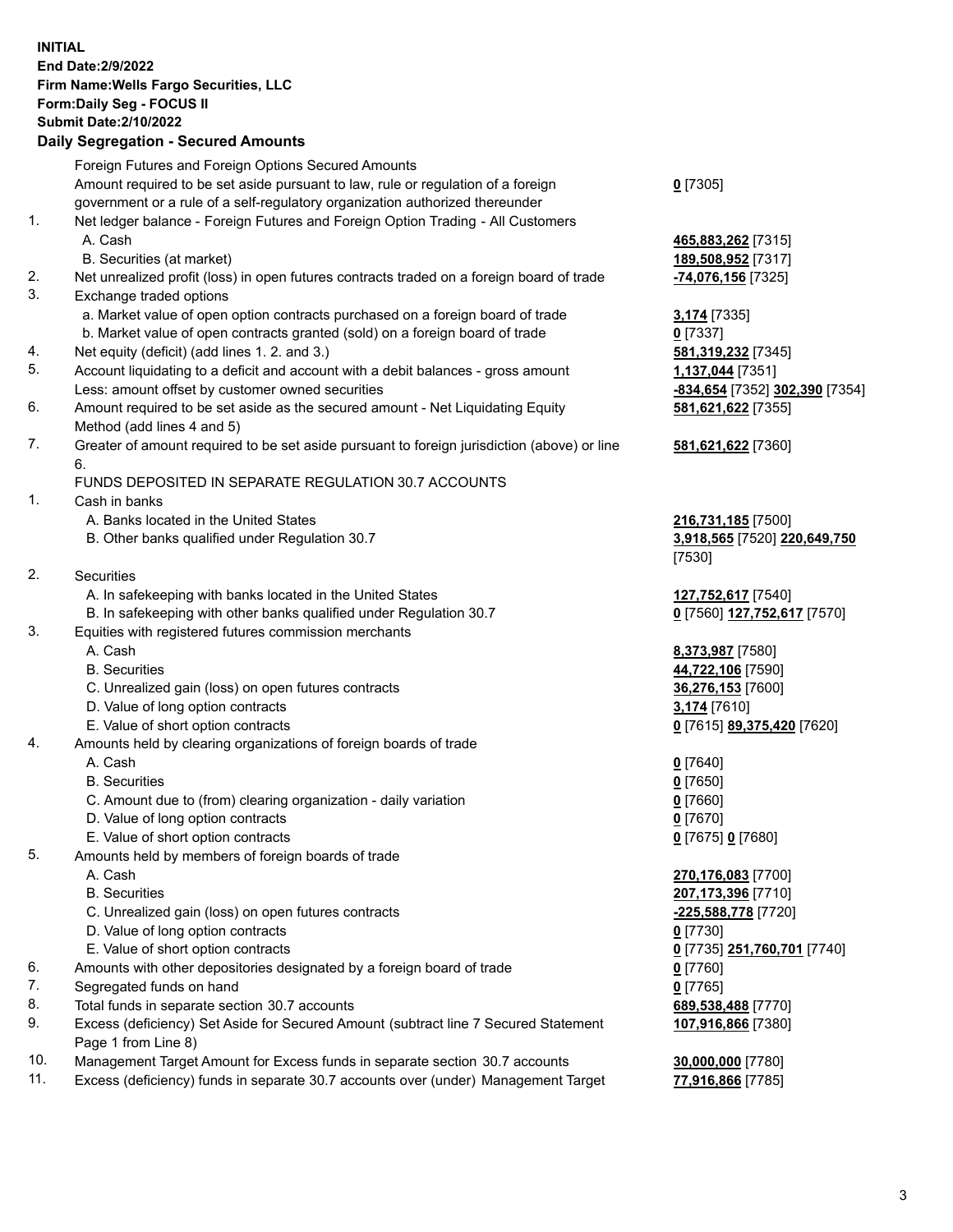**INITIAL End Date:2/9/2022 Firm Name:Wells Fargo Securities, LLC Form:Daily Seg - FOCUS II Submit Date:2/10/2022 Daily Segregation - Segregation Statement** SEGREGATION REQUIREMENTS(Section 4d(2) of the CEAct) 1. Net ledger balance A. Cash **3,010,575,254** [7010] B. Securities (at market) **1,933,882,068** [7020] 2. Net unrealized profit (loss) in open futures contracts traded on a contract market **334,706,535** [7030] 3. Exchange traded options A. Add market value of open option contracts purchased on a contract market **1,416,714,783** [7032] B. Deduct market value of open option contracts granted (sold) on a contract market **-1,350,024,892** [7033] 4. Net equity (deficit) (add lines 1, 2 and 3) **5,345,853,748** [7040] 5. Accounts liquidating to a deficit and accounts with debit balances - gross amount **119,945,325** [7045] Less: amount offset by customer securities **-119,943,406** [7047] **1,919** [7050] 6. Amount required to be segregated (add lines 4 and 5) **5,345,855,667** [7060] FUNDS IN SEGREGATED ACCOUNTS 7. Deposited in segregated funds bank accounts A. Cash **138,440,781** [7070] B. Securities representing investments of customers' funds (at market) **635,445,699** [7080] C. Securities held for particular customers or option customers in lieu of cash (at market) **125,845,896** [7090] 8. Margins on deposit with derivatives clearing organizations of contract markets A. Cash **3,012,732,293** [7100] B. Securities representing investments of customers' funds (at market) **124,343,907** [7110] C. Securities held for particular customers or option customers in lieu of cash (at market) **1,808,036,172** [7120] 9. Net settlement from (to) derivatives clearing organizations of contract markets **-80,540,723** [7130] 10. Exchange traded options A. Value of open long option contracts **1,416,714,783** [7132] B. Value of open short option contracts **-1,350,024,892** [7133] 11. Net equities with other FCMs A. Net liquidating equity **0** [7140] B. Securities representing investments of customers' funds (at market) **0** [7160] C. Securities held for particular customers or option customers in lieu of cash (at market) **0** [7170] 12. Segregated funds on hand **0** [7150] 13. Total amount in segregation (add lines 7 through 12) **5,830,993,916** [7180] 14. Excess (deficiency) funds in segregation (subtract line 6 from line 13) **485,138,249** [7190] 15. Management Target Amount for Excess funds in segregation **115,000,000** [7194] 16. Excess (deficiency) funds in segregation over (under) Management Target Amount Excess **370,138,249** [7198]